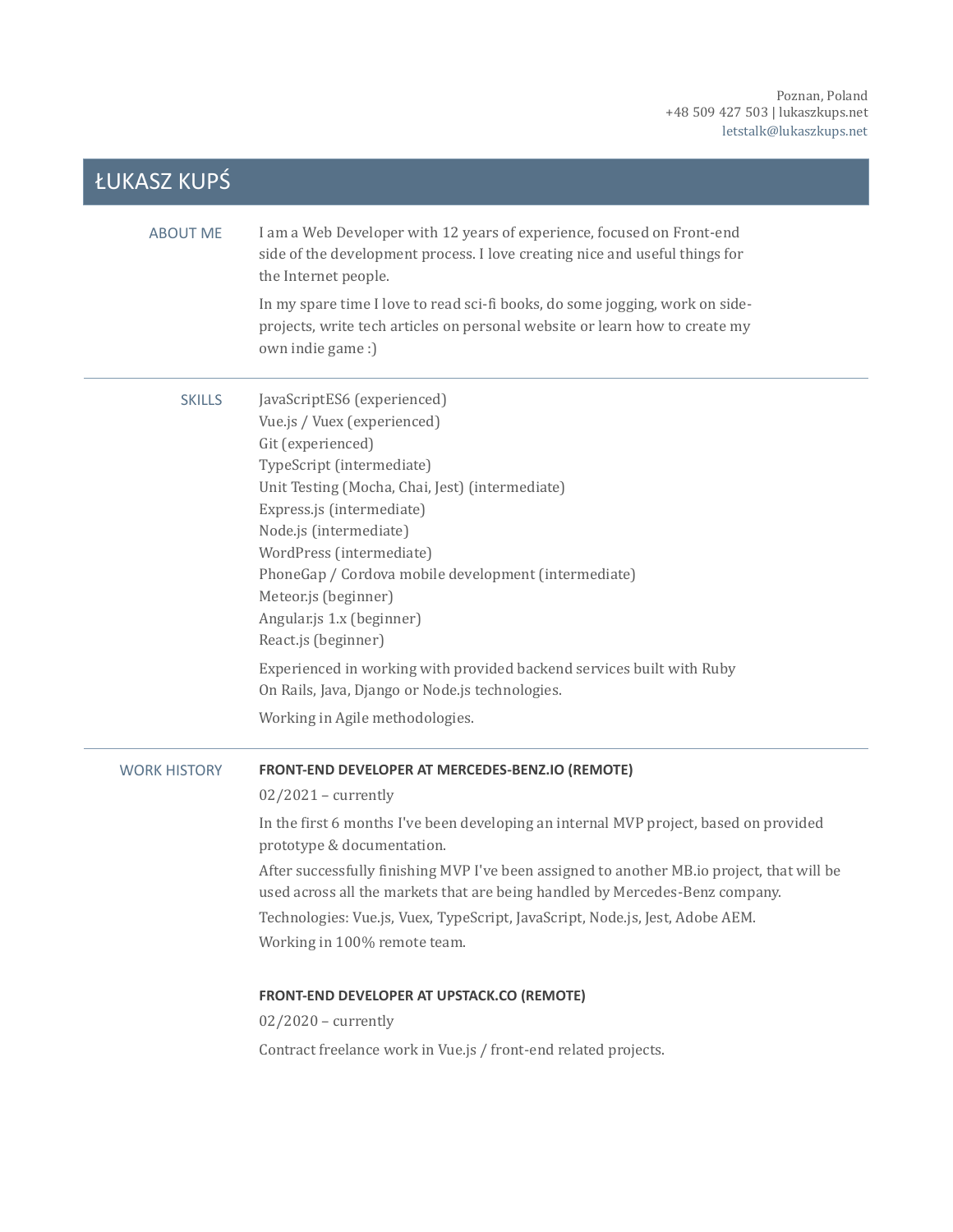# **FULL-STACK DEVELOPER AT LUKASZKUPS.NET**

# 01/2015 – currently

Creating dedicated mobile and web apps for clients from all around the globe:

- Single Page Applications (SPA) based on Vue.js, Node.js, Express.js, npm and MongoDB,
- Mobile applications (Android, iOS), made with PhoneGap Cordova, npm and Intel XDK,
- WordPress or other CMS based websites,

- Side projects, built with Vue.js / Cordova + PhoneGap / Node.js + Express.js, Construct 3 Game Engine,

- Tech blogging,
- Web design,
- Branding/Identity design

# **FRONT-END DEVELOPER AT HICX SOLUTIONS (REMOTE)**

02/2020 – 06/2021

Maintaining company product & developing new functionalities using Vue.js framework & NUXT.js .

Optimizing development & deployment-related processes by creating automation scripts.

Working in 100% remote team, across various (+/- 8 hours) time zones.

### **FRONT-END DEVELOPER AT QCONTACT (REMOTE)**

01/2018 – 02/2020

Creating web-based, real-time applications using Vue.js and JavaScriptrelated technologies, (Node.js / WebSockets/ WebRTC/ SIP.js)

Writing tests for created modules, (using Mocha/Chai/Sinon/jsdom/jest)

Support in recruitment processes of the new Front-end developers.

Contract work, remote (GMT / GMT+1)

### **FRONT-END DEVELOPER AT INFLUENSTER (REMOTE)**

### 06/2017 – 10/2017

Developing new and maintaining existing product functionalities (rebuilt main application module (search) from static Django template to React.js Single Page Application).

Improving structure and performance of existing code.

Implementing new search mechanism, built with React.js and Algolia tools.

Supporting back-end developers on front-end related tasks.

Contract work, remote (CEST / EDT Time zones)